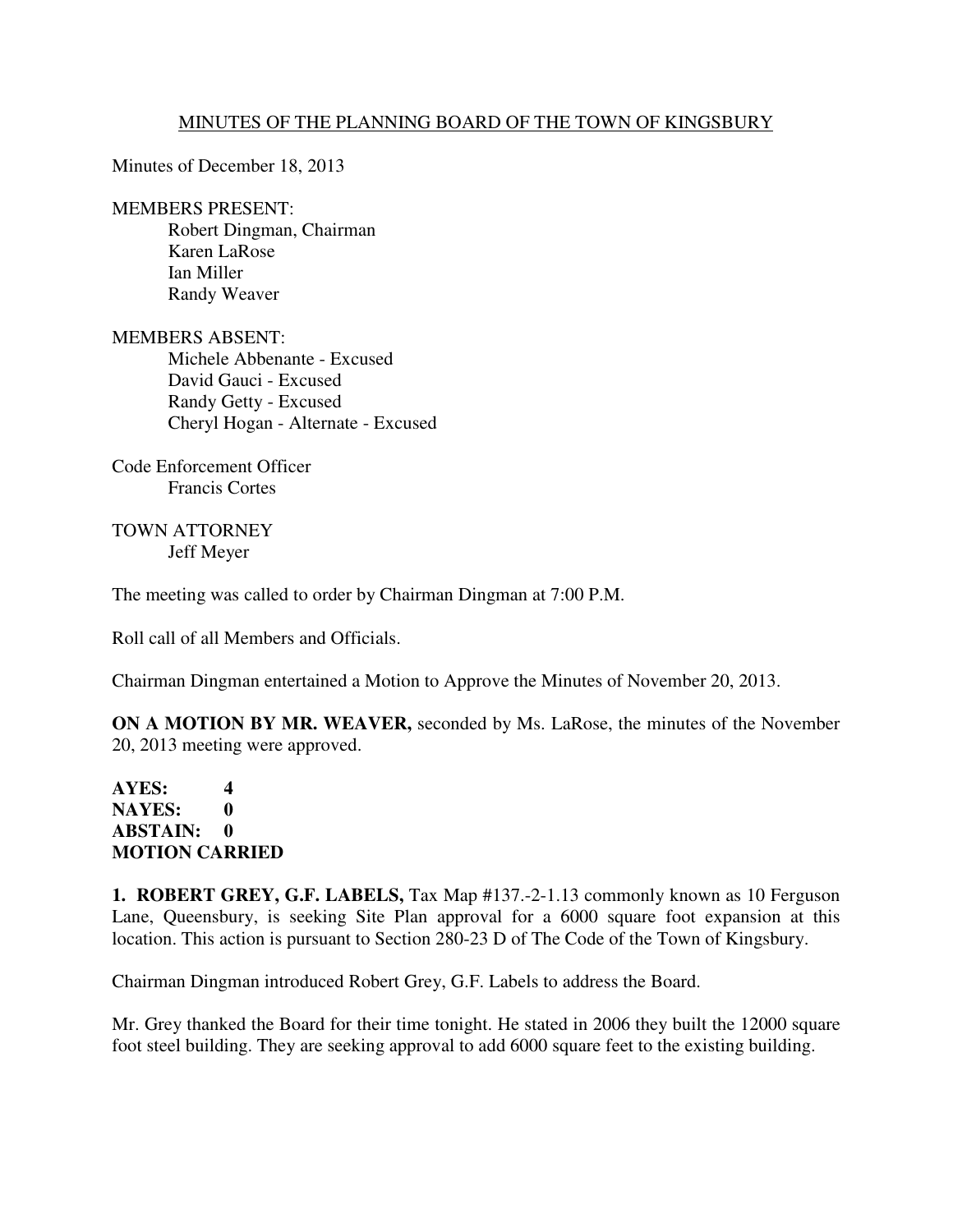Planning Board Meeting Page 2 December 18, 2013

It would be very similar to the original building with the main difference being the addition would be 20 feet tall instead of the 12 feet tall that is there now. They will not requiring any more parking area and would be adding two additional employees. This building will not require any sewer or additional power other than through the existing building.

Mr. Miller question if there would be an access road on the south side of the building for trucks to go in and out.

Mr. Grey stated yes they are planning to install a road. He is working with the IDA to buy Lot 11 to provide more area for the road.

Discussion ensued among the Board with questions addressed by the Applicant.

Chairman Dingman opened the Public Comment.

Steve Badera, GF Labels stated the 53 foot trailers already have trouble getting in from Ferguson Lane at the moment. Mr. Badera feels the proposed addition would be a huge improvement.

Chairman Dingman closed the Public Hearing.

**ON A MOTION BY MR. MILLER**, and seconded by Mr. Weaver the Kingsbury Planning Board declares lead agency status and having reviewed the short form SEQRA submission and having taken a hard look at the potential environmental impacts finds that there are no potential negative environmental impacts anticipated from this project and the Board issued a negative declaration on the project.

The Board then reviewed the proposed resolution.

## **Resolution No. 1 of December 18, 2013**

**SITE PLAN REVIEW** – GF Labels, owner of Tax Map # 137.-2-1.13 commonly known as 10 Ferguson Lane, Lot 12 in the Warren-Washington County Industrial Park, Town of Kingsbury, is seeking Site Plan approval for the construction of a 6,000 square foot warehouse addition and associated site work, at this location. This action is pursuant to Section 280-23 (D) of the Code of the Town of Kingsbury.

**ON A MOTION BY** Karen LaRose, seconded by Randy Weaver based on all of the evidence and materials submitted by the Applicant and the representations made at the meeting, the Application is hereby approved subject to the following conditions: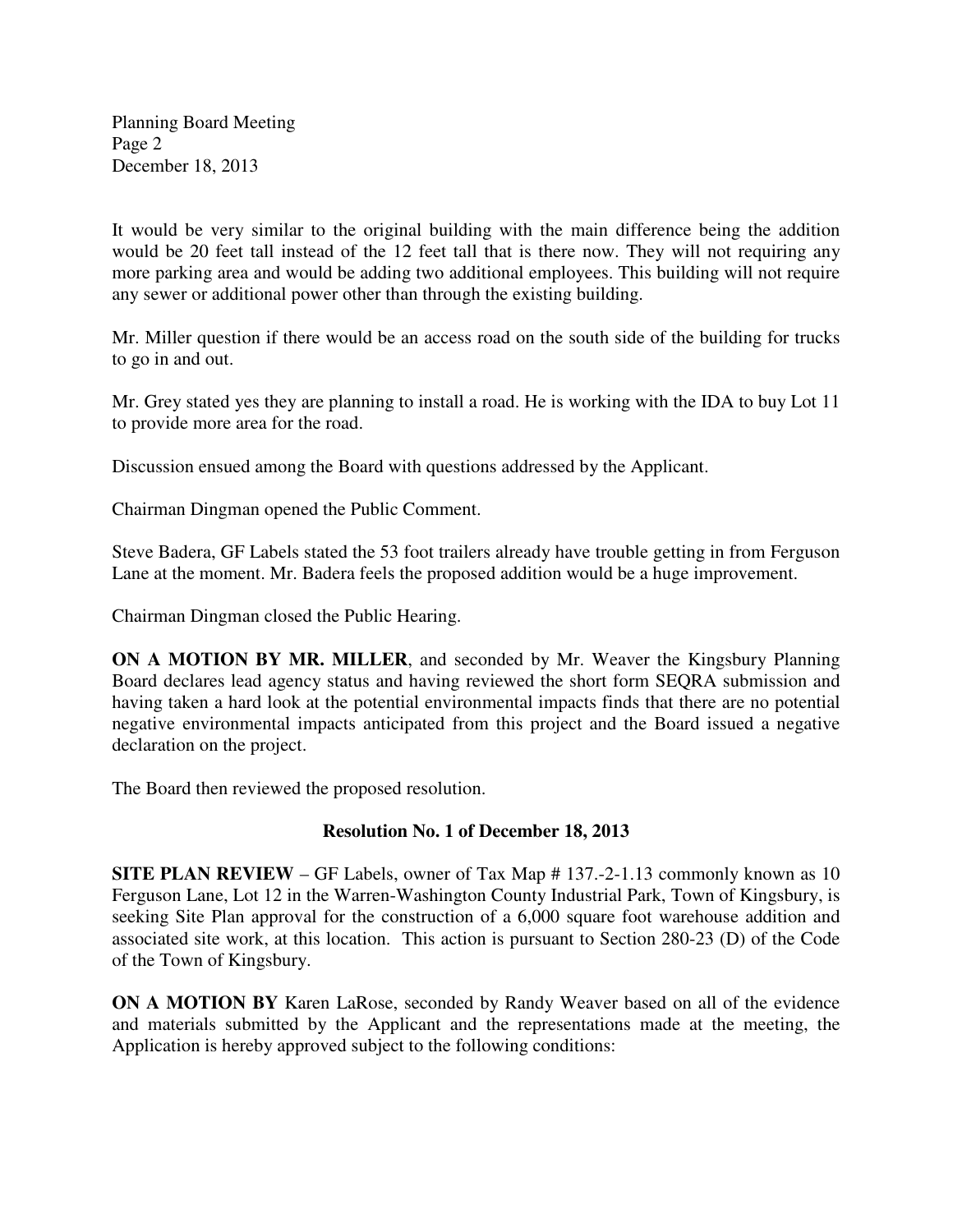Planning Board Meeting Page 3 December 18, 2013

- 1. The hours of operation for the facility shall occur in between the hours of 8:00 AM and 12:00AM, seven days a week. The Applicant further agrees to review weekend hours in the event the Town of Kingsbury receives repeated complaints due to objectionable noise and smoke from the facility.
- 2. No outside storage will be permitted on the premises
- 3. All information and representations contained in the materials submitted by the applicant and discussed at the meeting are incorporated herein as conditions.

**AYES: 4 NAYES: 0 ABSENT: 3** 

\_\_\_\_\_\_\_\_\_\_\_\_\_\_\_\_\_\_\_\_\_\_\_ Michelle Radliff, Secretary

**2. RWS MANUFACTURING, INC**, lessee of tax map #137.-2-1.14 commonly known as 22 Ferguson Lane, Lots #13, 14, & 15 Warren-Washington Counties Industrial Park is submitting a Final as Built Site Plan application for the operation of an @ 20,000 sq ft manufacturing building and a change in hours of operation at this location. This action is pursuant to Section 280-25 G of The Code of the Town of Kingsbury.

Chairman Dingman introduced Don Student, Plant Manager, RWS Manufacturing Inc. to address the Board

Chairman Dingman stated for the record at the last meeting Mr. Student indicated the check would be here the Tuesday before Thanksgiving and we are receiving a partial check tonight. Evidently you have not received the second part of the bill from Patrick Sullivan, Highlander Engineering?

Mr. Student stated no he has not received anything from Mr. Sullivan. The check came from Canada late. It typically takes 30 days and he tried to expedite it. It showed up today.

Mr. Student stated the final as built is showing the elevations and stockade fence as requested by the Board.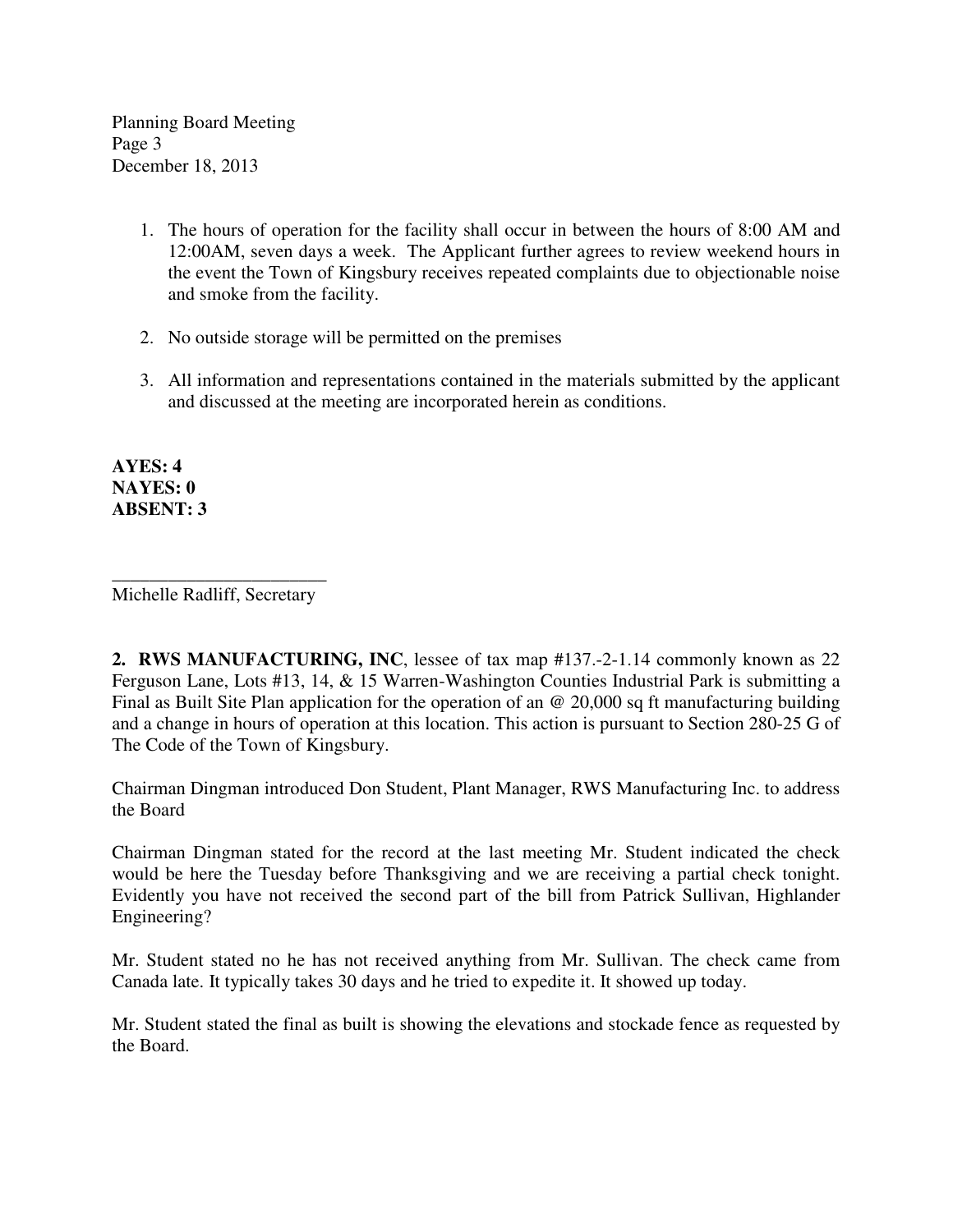Planning Board Meeting Page 4 December 18, 2013

Chairman Dingman stated for the record Mr. Student needs to have the plans for the Board to Ross in advanced so that they can be mailed to the members to review.

Mr. Student stated the surveyors were busy. RWS had asked for them 2 or 3 times and then they started to look for another surveyor. At that point Van Deusen decided he could do it.

Mr. Meyer stated one of the requests from the Board was to show the elevations for the stormwater such as, showing the depth of the drainage swells to show that it is constructed properly that things are going to drain properly. Also, it essentially it provides a limit for future log storage area.

Mr. Student stated he does not have any of this information in his notes. He asked Mr. Meyer to elaborate what exactly the Board is looking for.

Mr. Meyer stated they are looking for the elevations of the drainage swells. It appears to be flat on the southern and eastern sides.

Mr. Student stated the drainage is working fine right now.

Mr. Student stated they have an engineer report stating raising the stack will not improve the noise levels.

Chairman Dingman requested a copy of the report so that we can have our engineers review it.

Chairman Dingman requested the status of noise complaints from Mr. Cortese. Mr. Cortese stated we have four complaints for the month of December.

Mr. Student made a suggestion of having all of the sound meters being used calibrated so that everybody will be on level.

Chairman Dingman stated until the noise complaints are taken care of there would be no decision on more hours of operation.

Discussion ensued among the Board with questions addressed by the Applicant.

Chairman Dingman opened the Public Hearing at 7:45.

Dennis Kelly, 672 County Line Road, had questions regarding the blanket for the sound wall as to what area's it was going to help. He does not feel the blanket is going to help the noise problem.

Planning Board Meeting